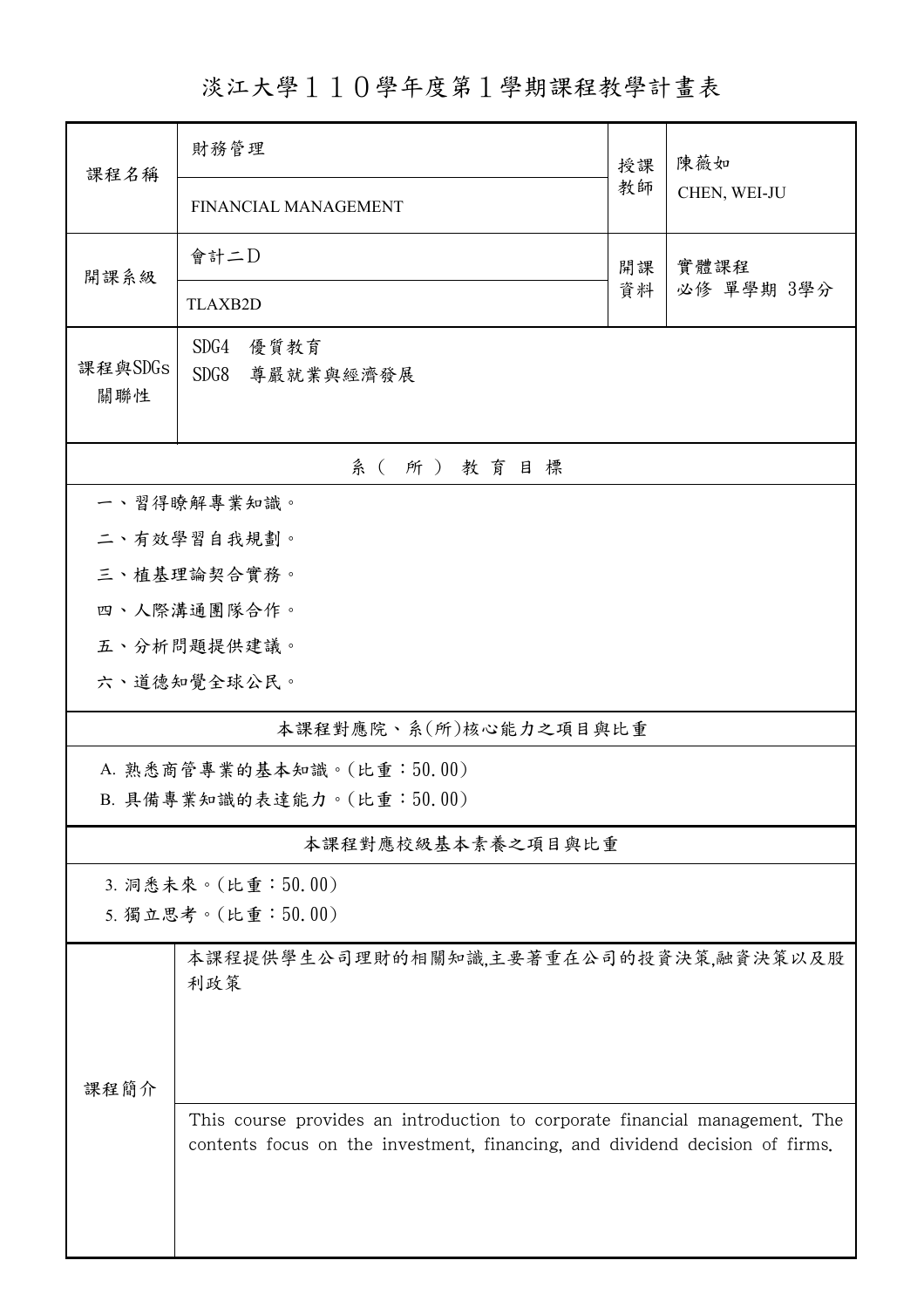## 本課程教學目標與認知、情意、技能目標之對應

將課程教學目標分別對應「認知(Cognitive)」、「情意(Affective)」與「技能(Psychomotor)」 的各目標類型。

一、認知(Cognitive):著重在該科目的事實、概念、程序、後設認知等各類知識之學習。

二、情意(Affective):著重在該科目的興趣、倫理、態度、信念、價值觀等之學習。

三、技能(Psychomotor):著重在該科目的肢體動作或技術操作之學習。

| 序<br>號         | 教學目標(中文)                     |                                                           |    | 教學目標(英文)                                                                                            |                                     |  |  |
|----------------|------------------------------|-----------------------------------------------------------|----|-----------------------------------------------------------------------------------------------------|-------------------------------------|--|--|
|                |                              | 提供學生公司理財的相關知識                                             |    | Provide the knowledge of corproate finance.                                                         |                                     |  |  |
| 2              | 了解評價的方式                      |                                                           |    | Understand the concept of valuation.                                                                |                                     |  |  |
| 3              | 策以及股利政策                      |                                                           |    | 了解公司如何進行投資決策,融資決 Understand the decision of investment, financing, and<br>dividend payout of firms. |                                     |  |  |
|                | 教學目標之目標類型、核心能力、基本素養教學方法與評量方式 |                                                           |    |                                                                                                     |                                     |  |  |
| 序號             | 目標類型                         | 院、系 $(\hbox{\tt m})$<br>核心能力   基本素養                       | 校級 | 教學方法                                                                                                | 評量方式                                |  |  |
| 1              | 認知                           | AB                                                        | 35 | 講述、討論                                                                                               | 測驗、作業、討論(含<br>課堂、線上)、報告(含<br>口頭、書面) |  |  |
| 2              | 認知                           | AB                                                        | 35 | 講述、討論                                                                                               | 測驗、作業、討論(含<br>課堂、線上)、報告(含<br>口頭、書面) |  |  |
| 3              | 認知                           | AB                                                        | 35 | 講述、討論                                                                                               | 測驗、作業、討論(含<br>課堂、線上)、報告(含<br>口頭、書面) |  |  |
|                |                              |                                                           |    | 授課進度表                                                                                               |                                     |  |  |
| 週<br>次         | 日期起訖                         |                                                           |    | 內 容 (Subject/Topics)                                                                                | 備註                                  |  |  |
|                | $110/09/22$ ~<br>110/09/28   | 課程簡介,報告分組 Ch 1 Goals and Governance of<br>the Corporation |    |                                                                                                     |                                     |  |  |
| $\overline{2}$ | $110/09/29$ ~<br>110/10/05   | Ch 5. The Time Value of Money                             |    |                                                                                                     |                                     |  |  |
| 3              | $110/10/06$ ~<br>110/10/12   | Ch 5. The Time Value of Money                             |    |                                                                                                     |                                     |  |  |
| 4              | $110/10/13$ ~<br>110/10/19   | Ch 6. Valuing Bonds                                       |    |                                                                                                     |                                     |  |  |
| 5              | $110/10/20$ ~<br>110/10/26   | Ch 7. Valuing Stocks                                      |    |                                                                                                     |                                     |  |  |
| 6              | $110/10/27$ ~<br>110/11/02   | Ch 7. Valuing Stocks                                      |    |                                                                                                     |                                     |  |  |
| 7              | $110/11/03$ ~<br>110/11/09   | Ch 8 Net Present Value and Other Investment<br>Criteria   |    |                                                                                                     |                                     |  |  |
| 8              | $110/11/10$ ~<br>110/11/16   | Ch 8 Net Present Value and Other Investment<br>Criteria   |    |                                                                                                     |                                     |  |  |
|                |                              |                                                           |    |                                                                                                     |                                     |  |  |